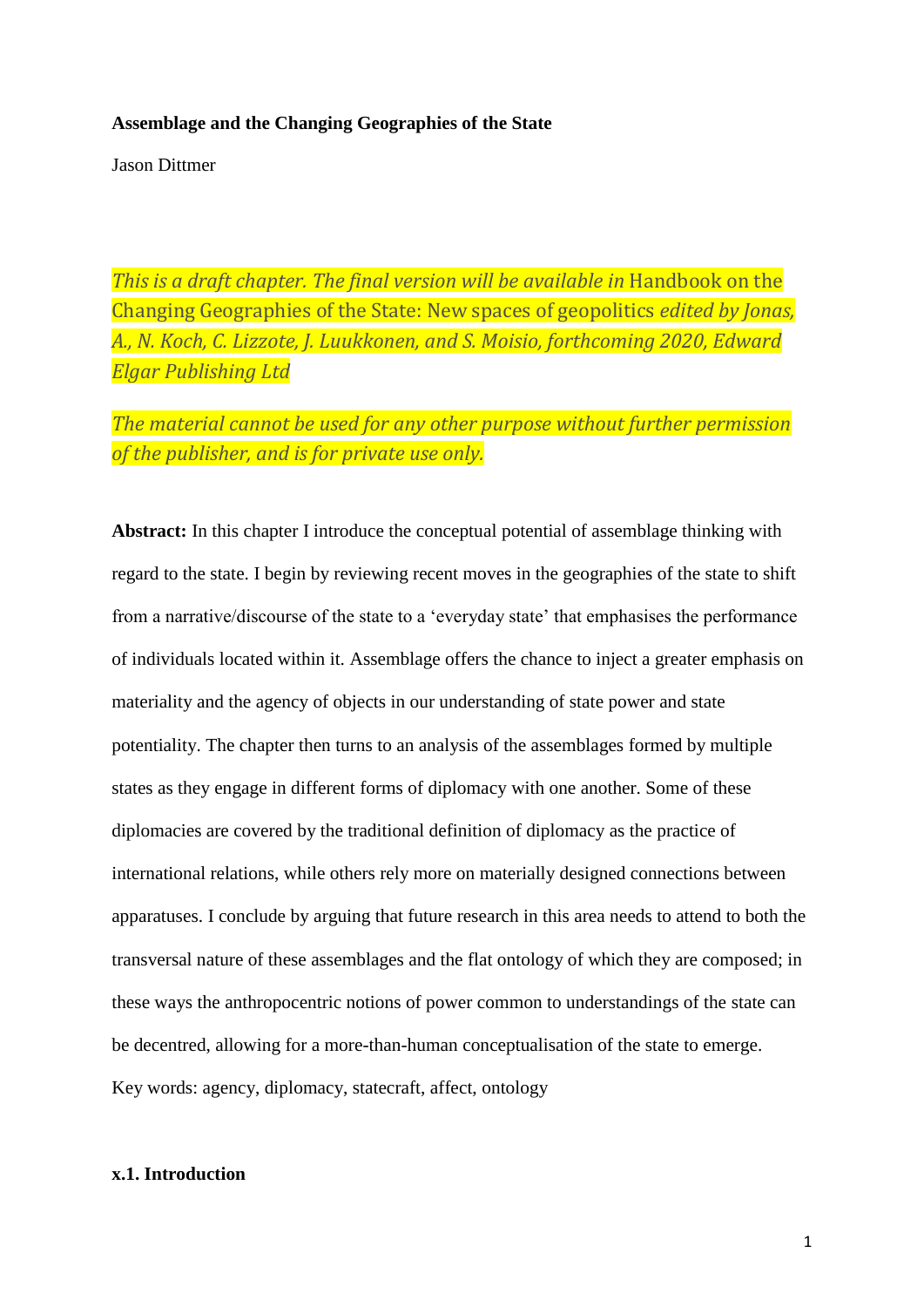The Turkish troops rolling into northern Syria in October 2019 were clearly identified with the agency of the state, clearing a 'security zone' along the Turkish-Syrian border and muscling aside the Kurdish forces previously inhabiting the zone. However, this exhibition of state power was predicated on a range of interlocking systems, from the diplomatic work of the Presidency in convincing President Trump to abandon the Kurds, to the infrastructure of Turkish military logistics that sustained the forces across the border, to the flow of tax revenue needed to pay the troops, to the training and action of each individual soldier. Altogether, this assemblage of assemblages co-constituted the agency of the Turkish state in northern Syria. This essay examines the rise of assemblage thinking with regard to the geographies of the state.

The rise of poststructuralism might have been expected to displace the state as the focal point of political studies, given the centrality of the state within structural accounts of the social. However, the de-centring of the state within accounts of politics has taken a range of forms, each of which also has its own politics. Within the discipline of geography this has primarily been seen in the development of critical geopolitics as a deconstructionist, discursivelyoriented project. Critical geopolitics emerged as an effort to de-centre the hegemonic politics of the Cold War, and especially American empire, in the late 1980s and early 1990s (Ó Tuathail 1996). As such, it drew on the inspiration of literary theory, most obviously Derrida (1981) and Said (1978). This literary theory was put in dialogue with Foucault's philosophy (1970) to dissolve the supposedly hard truths of geopolitics in the solvent of discourse analysis.

This dissolution did critical work in terms of opening up new space for contestation of the fundamental geographical 'truths' that underpinned the making of foreign policy and which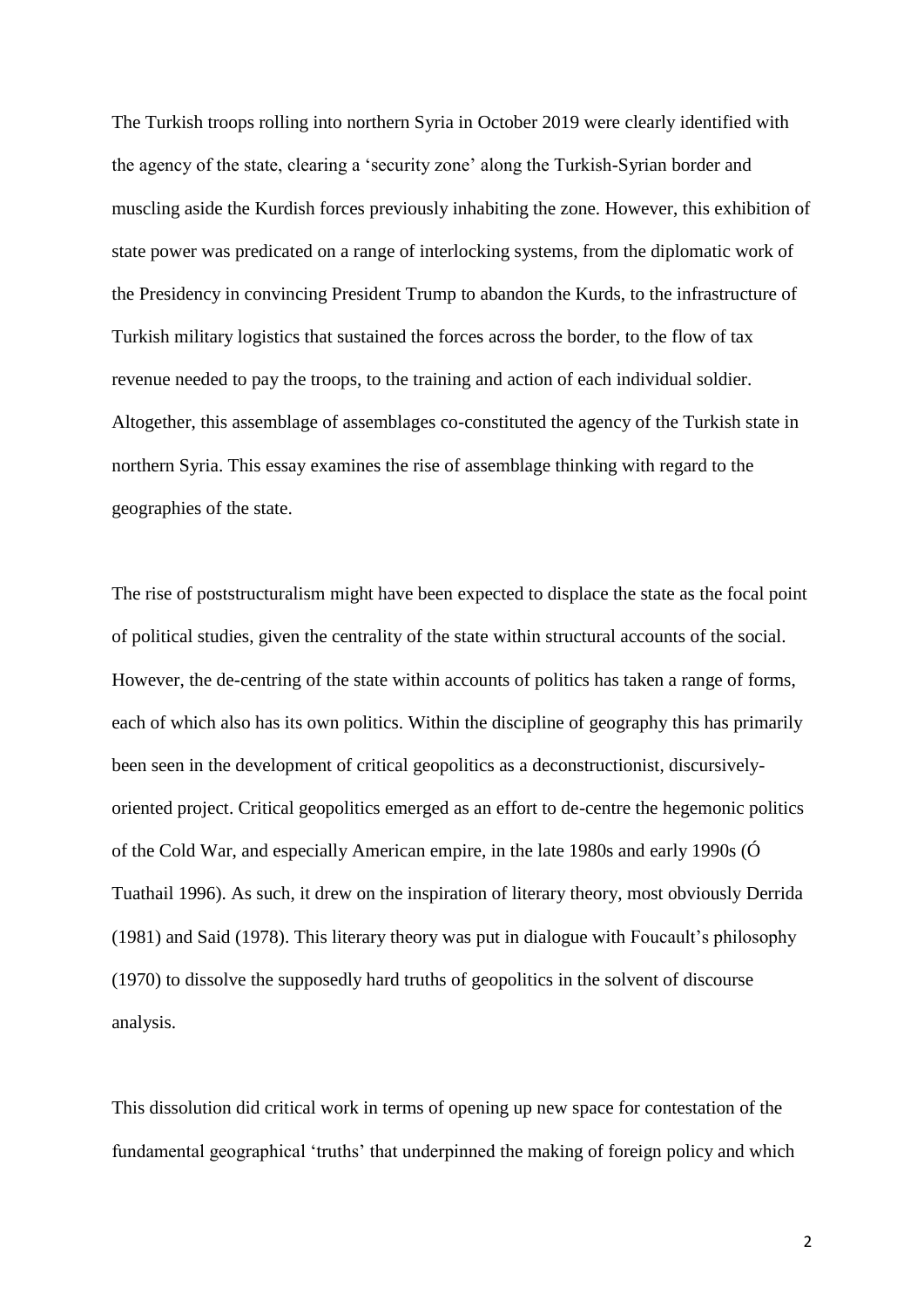had limited debate to fairly limited palette of (mostly imperial) options. However, the second decade of the third millennium has highlighted the limits of such an approach (Bachmann and Moisio Early Online), with the poststructural state being too-frequently reduced to a set of narratives and discourses that underpin geopolitical orders. Nevertheless, critical geopolitics remains an important arrow in the quiver of scholars who want to open up space for alternatives. The limits were twofold.

First, the deconstructive approach of critical geopolitics was effective at demonstrating the flawed assumptions of geographic generalisations that permeated foreign policy making and opening up spaces for alternative visions; however, it rarely constructed convincing alternative accounts that could win over publics. The 'common sense' nature of many geographic constructs make them fundamental to many people's world views, and this makes the task of dislodging them not only intellectual (via critique) but also visceral (through a politics of affect). The discursive focus of critical geopolitics as traditionally practiced makes it an awkward (though still helpful) tool for intervening in the material and somatic politics of affect. Second, the increasing salience of climate change politics to the realm of geopolitics offered an incentive to think of new tools that would allow critical scholars to think through and with physical processes and the material forces that they unleash. A critical geopolitics built on refusing the 'reality' of the environment and its political effects is an awkward place from which to defend climate change science from its deniers and well-heeled detractors.

What was needed then was a form of poststructuralism that could speak to the current needs of critical scholarship, both in terms of its attentiveness to physical processes like climate change as well as the new forms of affective and somatic politics emergent in the 2010s: social media and their attention economies, the racial underpinnings of the politics of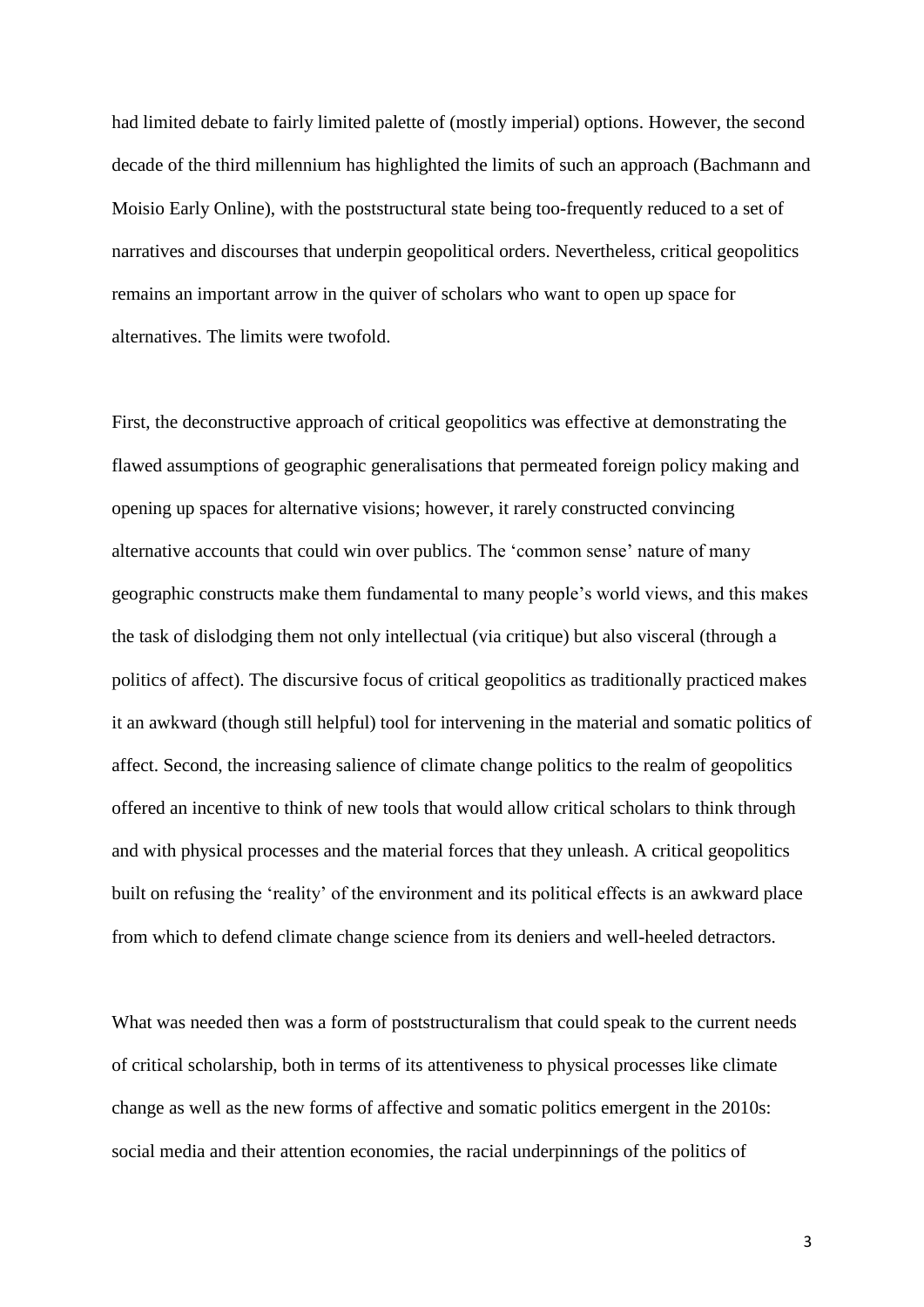migration and refuge, and the embodied geopolitics of populism and its reliance on authoritarian models of masculinity. Assemblage theory offered another poststructural approach to the state that offered purchase on these topics. In what follows I trace out the literature that served as antecedents to this conceptual move, and then outline some of its implications for scholarship on the geographies of the state.

## **x.2. The new statecraft**

Recent work in political geography has tended to emphasise the politics of everyday life over the politics of the state (e.g., Pain 2009; Wood 2012). This was a much-needed corrective in a sub-discipline that had been dominated by statist approaches for nearly its entire history (Taylor 2000). Research on the politics of everyday life highlight the role of bodies and their habits and practices in the constitution of various spaces, including home and the workplace (Brickell 2012). This has been a crucial step the feminist project of diversifying the gendered assumptions of politics (Dowler and Sharp 2001).

However, to say that the state isn't *everything* is not to say that it isn't *something*. By bringing state theory in dialogue with this literature on the politics of everyday life it becomes possible to enliven some of the rather stale theorisations of the state that dominated the twentieth century and led to political geography being designated a 'moribund backwater' (Berry 1969). It is possible to trace these developments back to political geography's adoption of Foucauldian thought around the turn of the millennium. Foucault's advocacy of power as a concept that is relational and therefore diffuse has indeed proven very influential and has partially replaced the idea that power is something 'out there' held by actors, especially state ones.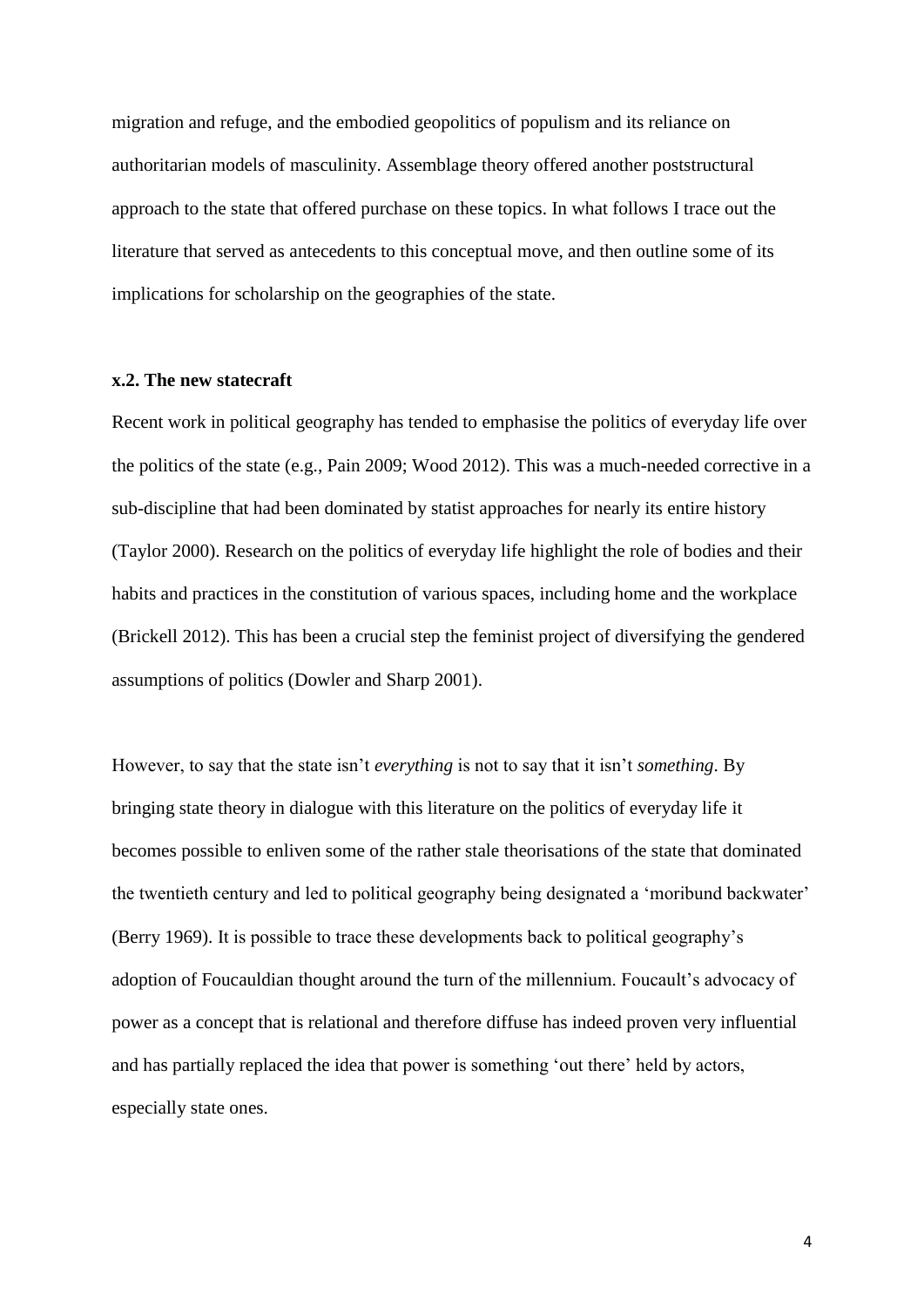Thinking about the state from the perspective of everyday life both highlights the ways in which the everyday state is enmeshed in various peoples' life worlds in highly differentiated ways and also points scholars in the direction of the everyday constitution of the state from 'within' (Painter 2006). Both of these perspectives share the idea that the state is that which emerges from a wide array of relations and interactions that are performed by a range of actors at the scale of the everyday. That is, the state 'up there' is seen as being produced by the interactions and performances of people 'down here' in the trenches, either working in, or through, the state (Abrams 1977). This marks something of a distinction from the early Foucauldian thought that was popular in critical geopolitics, which relied on a top-down (if diffuse) conceptualisation of power (through concepts such as governmentality, etc). By connecting scales that had previously been thought of as separate, the social world is seen as shaped by power, but not in ways that are always predictable. Rather, sometimes highly parochial and 'local' events can bring about 'global' effects, or at a minimum can defy the trends that are identified as unfolding on a global scale.

In parallel to these trends in political geography, political theory has been re-working our understanding of the state. Rather than accepting the state as an *a priori* actor in the world, these scholars have come to understand the agency of the state as emergent from the interaction among performances of the state undertaken in various times and places. These can include a wide range of activities, mundane and exceptional. For instance, the biopolitics of the border serves not only to decide who is or who is not acceptable to enter the body politic, but also to iterate the idea of the state as the arbiter of who comes and goes from the state's territory (which is, of course, itself a production of the performance at the border). The registration of births, marriages, and deaths inscribe the state's role in acts which otherwise lack any particular relation to the state, giving the state the appearance of being both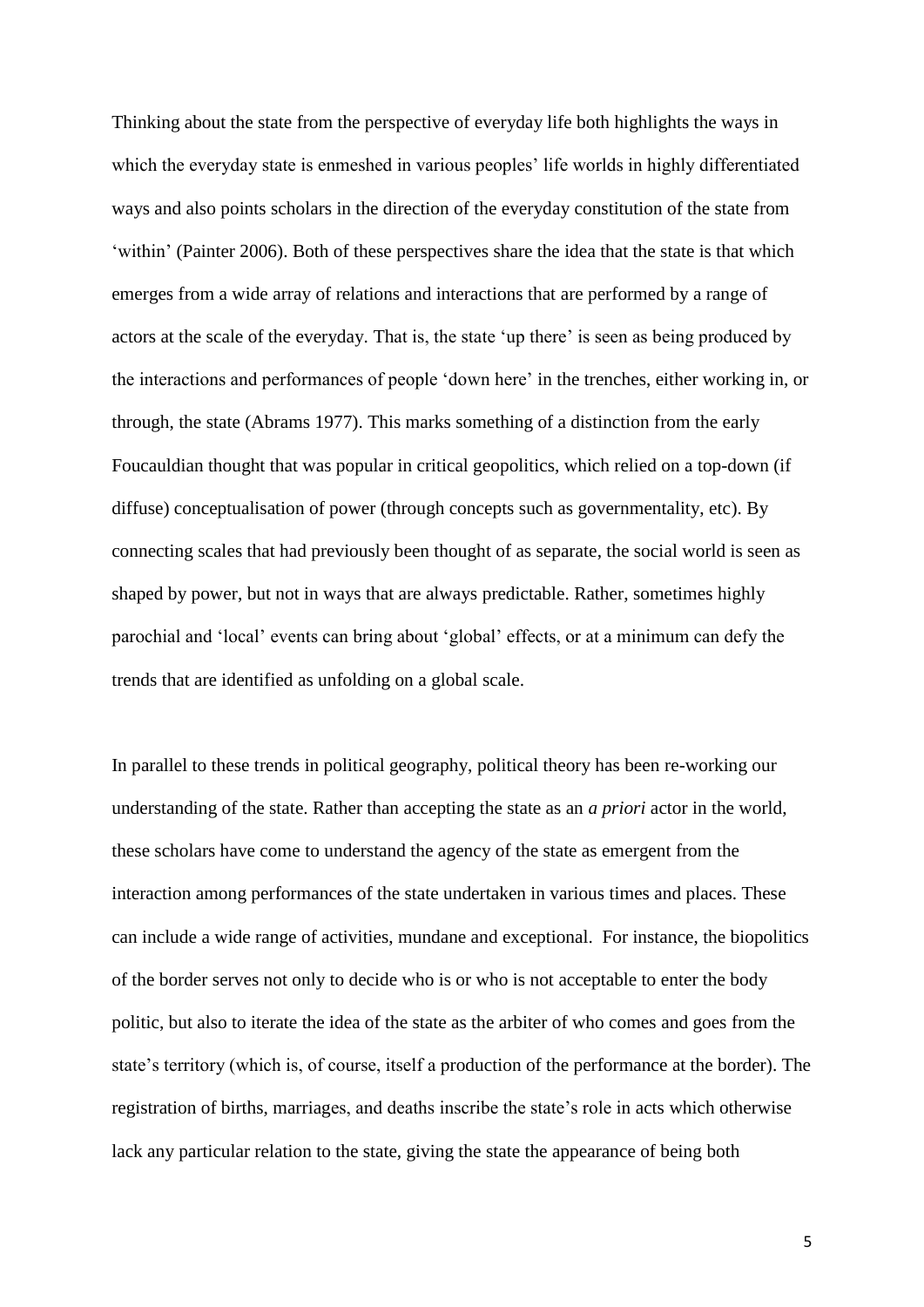ubiquitous and transcendental. This veneer of timelessness is crucial to the mythology of the state, which aspires to a role as the hegemonic organiser of life.

A literature has formed over the past decade which I loosely refer to as 'the New Statecraft'. This umbrella term includes a range of political geographers (and political scientists or theorists) who are primarily interested in the everyday crafting of the state. Appropriate to the focus on 'crafting' the state, these scholars have adopted the language of the humanities. Painter (2006, p.760) utilises Mikhail Bakhtin's concept of prosaics, developed to understand literature: 'Prosaics highlights the intrinsic heterogeneity and openness of social life and its 'many-voiced' character. It challenges all authoritative monological master subjects (God, Man, the Unconscious, the Sovereign as well as the State." If we focus on the latter, we can see that Bakhtin's prosaics is more interested in the everyday and its brushes with the State than it is in the State *per se*. This hearkens back to the registration of births, marriages, and deaths mentioned just previous, but it also includes voting, parking tickets, and so on. Crucially, by looking at the State in this fashion we can highlight the polyvocality of the State, with its clerks and *petit* bureaucracy. The State can be seen to be an incoherent, fragmented actor, often working at cross purposes to itself. Because of this incoherence, the State cannot be understood as overweening or transcendental. Rather, it is always becoming otherwise.

The idea of prosaics calls our attention from categories – such as 'state' or 'non-state' – and shifts it to a spectrum of what Painter called 'stateness'. That is, polities – whether commonly perceived as states (like Finland), or non-states (e.g., Gibraltar), or somewhere in between (Palestine) – exhibit some qualities that are seen as inherent to the idea of the state. Therefore we can assess how closely they approximate a state ideal; even the most 'obvious' states will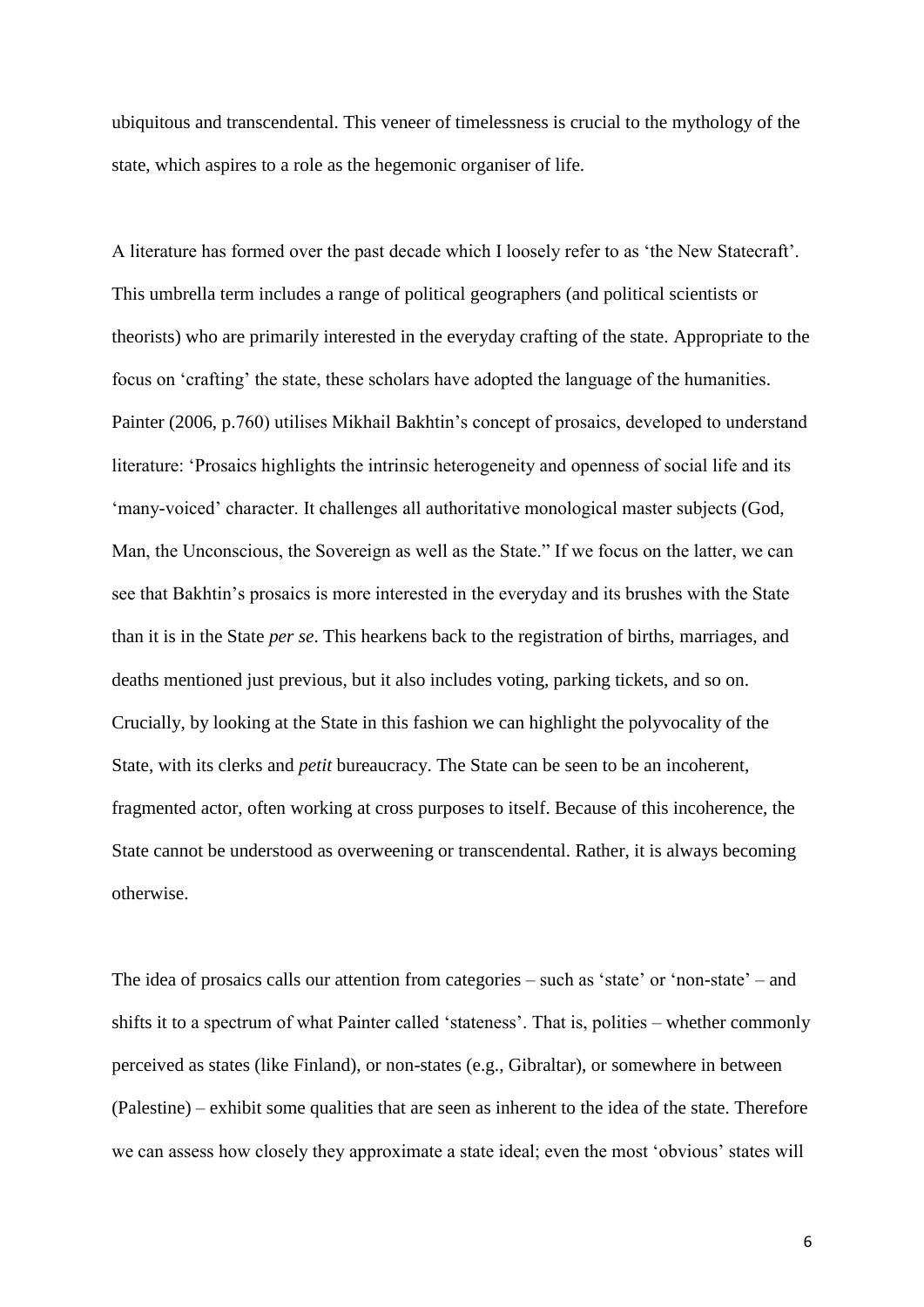have some quirks that make it stand out from the ideal. A useful example here is the United States, which although usually considered a very strong state, is also marked by a federal system of government that reserves certain elements of sovereignty to the individual 'states' (like Florida).

McConnell et al. (2012) have taken up Painter's idea of stateness and taken it to its logical endpoint, which is to focus on these moments of excess when every polity falls short of the State ideal. The only 'real' state is the State ideal, the rest are all trying to perform that ideal in hopes of grasping its transcendence. The key humanities trope that informs approach is Homi Bhabha's concept of mimicry from literary theory. While Bhabha's original concept attempted to make sense of subaltern attempts to mimic the colonizer in hopes of one day achieving parity, McConnell et al. use it to describe the performance of diplomacy. Finland, Gibraltar, and Palestine all perform a mimicry of the State ideal in hopes of being granted its imprimatur. The state/non-state boundary is performed into existence by the adjudication of those performances by those who have achieved insider status. The closer the performance is to the State ideal, the more the requirements proliferate to ensure eventual failure in the mimicry.

One consequence of all this literary theory is that it dematerialises the embodied practices in order to render them into texts. In contrast, Alex Jeffrey's (2012) deployment of the concept of improvisation from the world of theatre and music holds promise in that it reasserts the centrality of the body and its political performances. Jeffrey draws on Bourdieu's concept of virtuosity (1977), in which 'performed resourcefulness' enables political performers to deviate from the script in creative ways that nevertheless remain recognizably 'the script'. In other words, the script is not a structure that restrains them but instead a set of resources with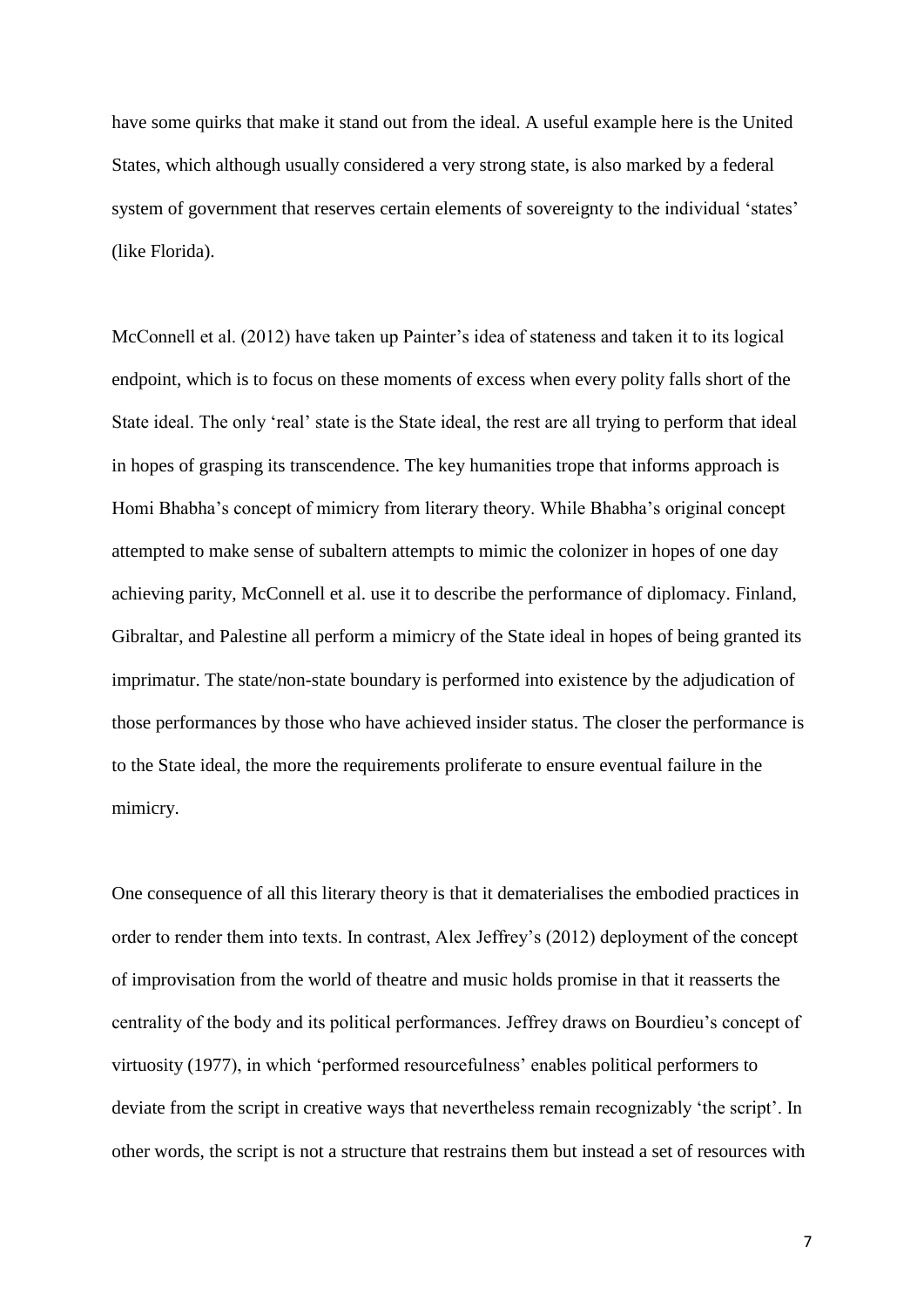which to play. This advances the idea of state-craft because it means that various performers can simultaneously be improvising from the same script in the same territory. In Jeffrey's example of Bosnia, a number of competing state projects coexist, each aspiring to become the new 'script' to which everyone must adhere. That introduces the dimension of multiplicity into state theory, of which more later.

Crucially, Jeffrey's focus on embodied performances raises the question of the state's transcendence. How does the state seem so solid, so coherent over long periods of time (centuries, in many cases) if it nothing but daily embodied performances? Bourdieu (1999) features in one response to this question, via his concept of symbolic capital. That is, the state has accumulated legitimacy that makes the performances of statehood vibrate with the authority of the state: consider the solemn parade of the guard in front of the Tomb of the Unknown Soldier, or the pomp of a courtroom when the judge enters. Attention to symbolic capital has permeated work in the so-called 'practice turn' in International Relations, and indeed Bourdieu's focus on the body and its habitus has introduced a kind of attention to materiality in state theory (Adler-Nissen 2012; Kuus 2014; Neumann 2002; Poulliot 2008). However, what about materiality beyond the body and the habits or improvisations that perform the state into being? How do we account for the monuments, the office buildings, and the guns of the State?

### **x.3. Towards assemblages of state power**

How can we consider the state in its everyday fragility and performativity, and also think through the importance of materiality to its seemingly-transcendent state effects? In short, how can we reconcile the everyday nature of the state, as described by the above thinkers, and the seeming permanence of the idea of the state? The solution proposed here is to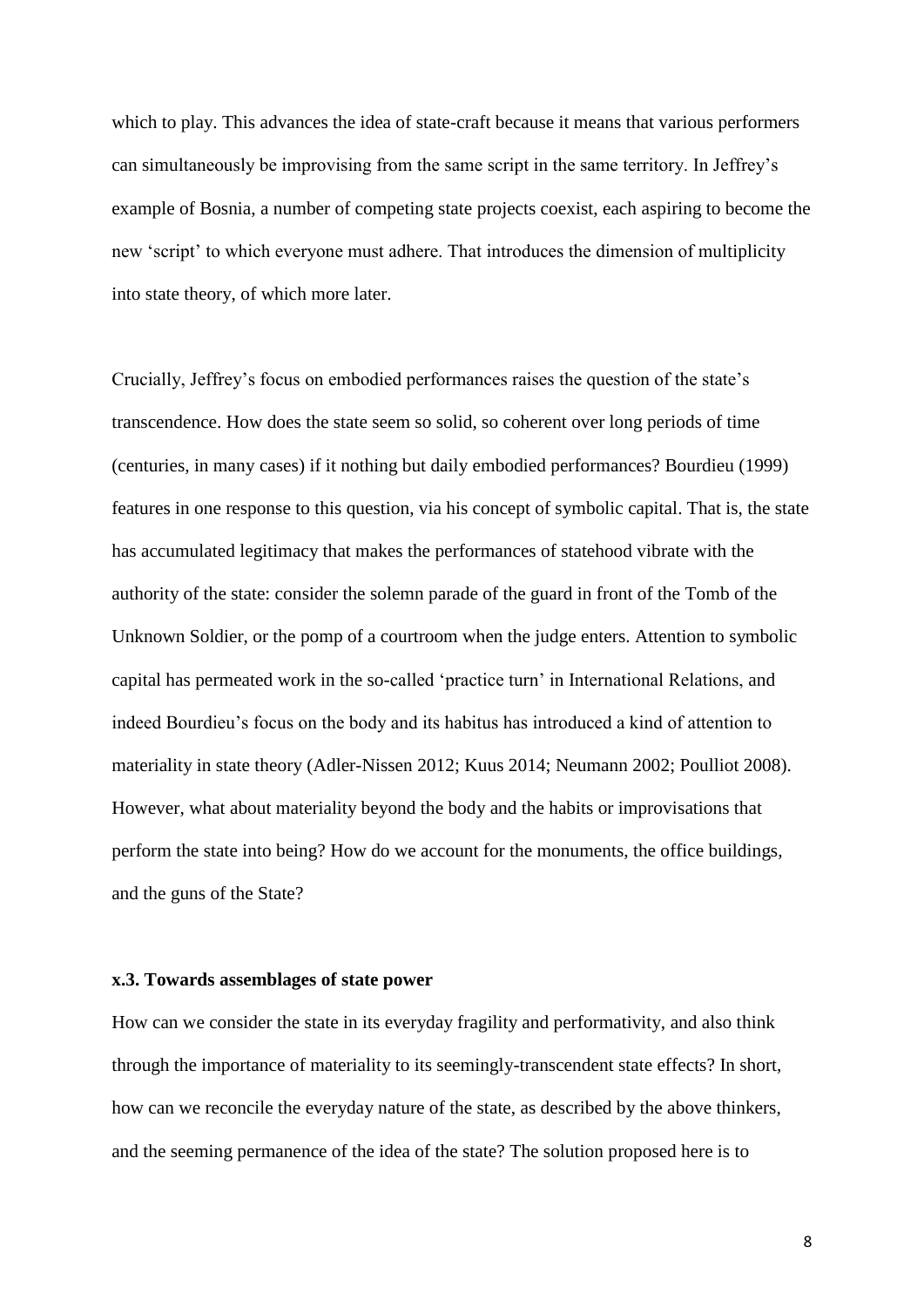conceptualise the state through assemblage theory. Assemblage theory relies on a flat ontology that is dynamic, relational, and energised by processes of self-organisation.

Assemblages have been described by Martin Müller (2015) as sharing five characteristics. First, assemblages are composed of a range of elements that exhibit relations of exteriority. That is, the various parts of an assemblage are not understandable except through the various relations in which they are enmeshed. Their characteristics and capacities are defined by those relations rather than by anything inherent to them. Second, assemblages are constantly becoming otherwise; new elements enter the assemblage and others depart (this is known as territorialisation and de-territorialisation, respectively). Further, because assemblage is a flat ontology, some of the elements of an assemblage are assemblages themselves, and so they too are undergoing change. Therefore changes in one assemblage can ripple through other assemblages that are in relation to the first assemblage. To be in an assemblage is to make oneself vulnerable to being affected, and also to make others vulnerable to your affective forces. To the extent that an assemblage appears stable, it is likely because of the specific spatial and temporal frame at which it is being observed. The third characteristic of an assemblage is that its elements are heterogeneous. Difference is inherent to an assemblage, and this is the source of its continuous novelty. With regard to our argument regarding the state, Manual DeLanda (2006, p.12) argues that 'the components of social assemblages playing a material role vary widely, but at the very least involve a set of human bodies properly oriented (physically or psychologically) towards each other.' The fourth characteristic is that — because of the aforementioned relations of exteriority — assemblages can never be delimited with any real finality. That is, they must be thought of ecologically rather than in their individuality. The trail of affective relations is potentially infinite, or nearly infinite. Practically speaking of course analysts of assemblage can make 'cuts' to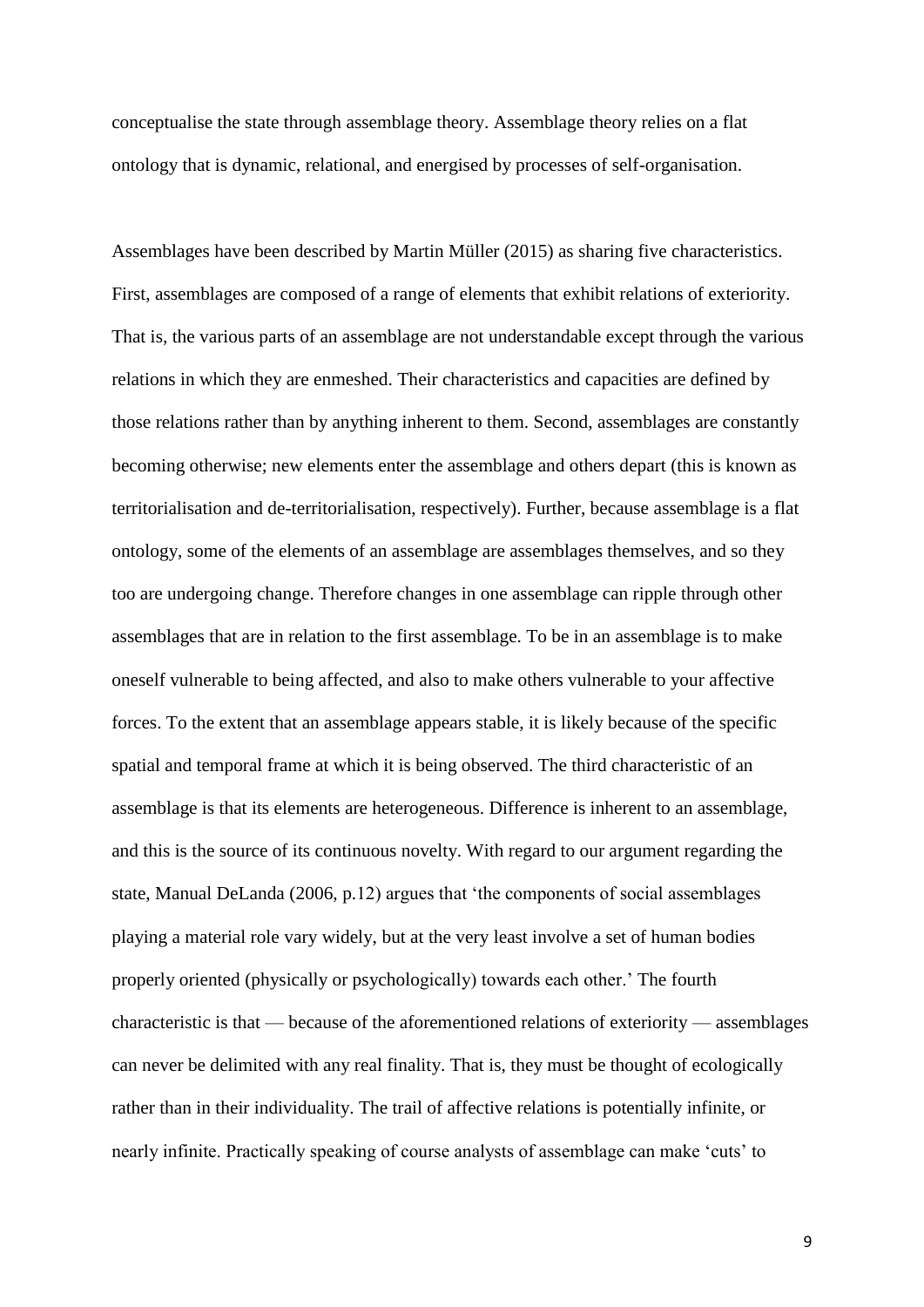produce the object of their study, but these cuts are not innocent and must be considered carefully. Coding and de-coding refer to the processes through which the identity of an assemblage is solidified or rendered diffuse, and the cuts made by analysts are part of these processes. Finally, the fifth characteristic of assemblages is that they exhibit desire. By this Müller (following others) means that assemblages demonstrate the capacity for selforganisation. Change to an assemblage can occur from within, without any exogenous source. Altogether, assemblage theory offers an ontology that does not privilege any particular scale, and which imagines a world of flux rather than a world of structure. But how can we imagine it to be political?

John Protevi (2009) has adapted assemblage theory to speak to the political through his concept of the body politic. Of course, the most famous version of the body politic is that outlined by Hobbes (see Rasmussen and Brown 2005), in which the different parts of society function as various organs of a meta-body, with the sovereign famously occupying the head. This formulation is clearly inappropriate to assemblage theory because of the way in which it embeds a functionalism into the body politic. That is, each type of person (or class) has a defined role within the body politic. The function of each is fixed; clearly this is a political formulation that suits those occupying roles of privilege. Protevi, by contrast, draws on the insights of assemblage theory to imagine body politics at a range of scales, synchronically becoming with — and through — one another. Protevi delineates between first-order and second-order bodies politic. A first-order body politic is a human subject, emergent from the assemblage of various bodily organs, along with territorialised flows of energy, water, and air. These first-order bodies politic are shaped by those flows, and others such as media and other sensory stimuli, such that they act politically in certain ways, from the material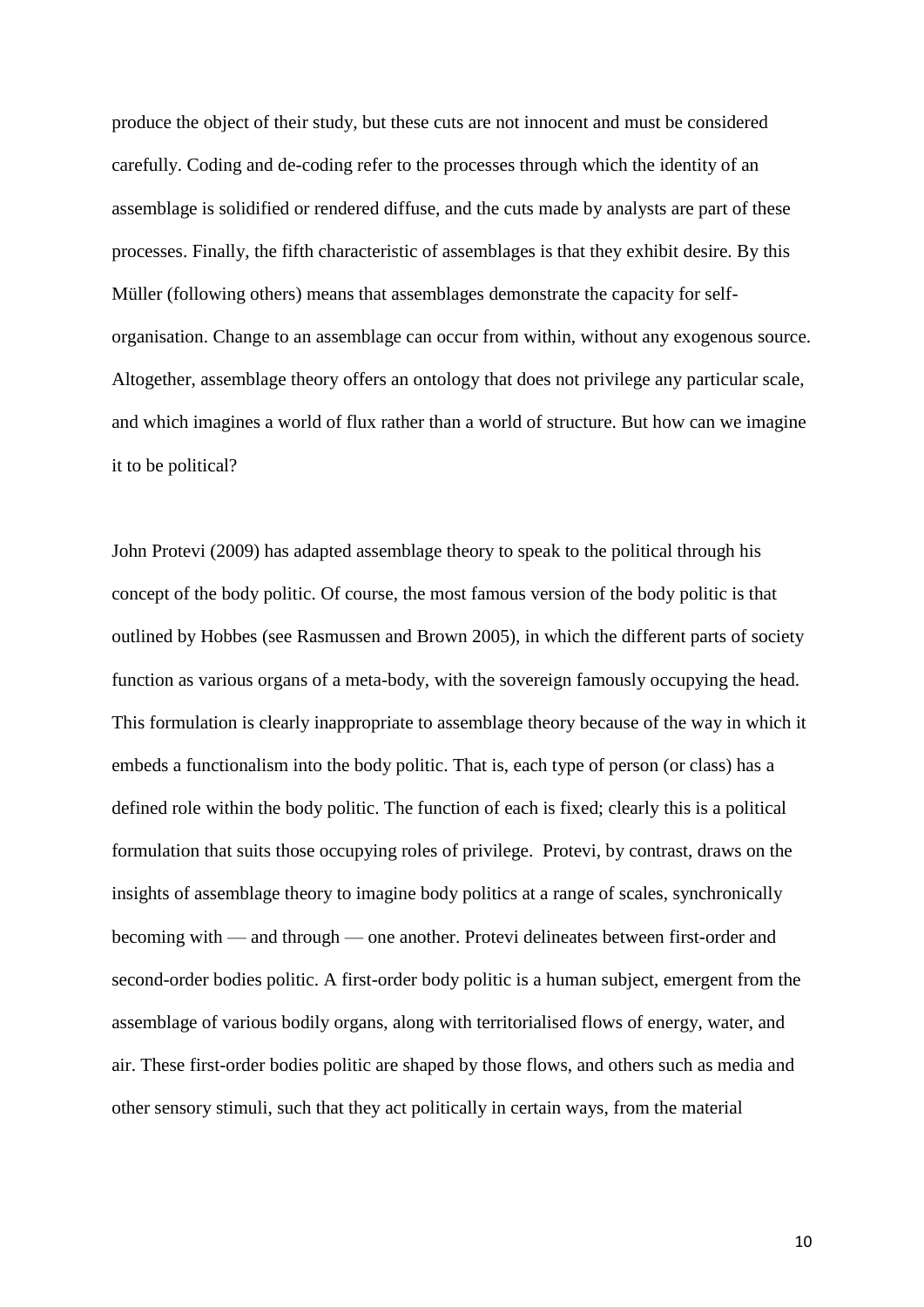deprivation that leads to revolutionary action, to the media 'bubble' that produces the Fox News voter.

The second-order body politic is composed of first-order bodies politic, but enmeshed with other materials, discourses, and objects. These social assemblages are prone to some degree of collective affective cognition, in that they are brought into alignment even if individual differences persist. That is, the ability to affect and be affected means that members of social groups are shaped by their participation in that group, even if in small or unseen ways. The second-order body politic, however, is not subsequent to the first-order body politic. There is no 'body' that is not already enmeshed in a community, and no community that exists outside of the bodies that compose it. This is crucial given the emphasis in liberal political theory on the state being constituted by an *a priori* existing citizenry. Rather, the scales of the body and the state are synchronic — constantly re-emerging from and through the relations that compose each assemblage.

It is crucial to note that Protevi's second-order bodies politic is not a synonym for a state. Rather, the state is but one iteration of the many social assemblages that Protevi is discussing. Second-order bodies politic range from the state, to a power-laden conversation between a professor and student, to a military unit. All are becoming at different temporalities. Nevertheless, Protevi's formulation of first- and second-order bodies politic allows us to consider the state as something other than a structure that shapes the social field. Rather, the state is composed of bodies performing the state into an everyday existence, as discussed above, in conjunction with a range of materials that persist in time and space and affect the political performances of those engaged in the (re)production of the state. These materials might include key documents (constitutions, legal judgements, etc.), monuments that code the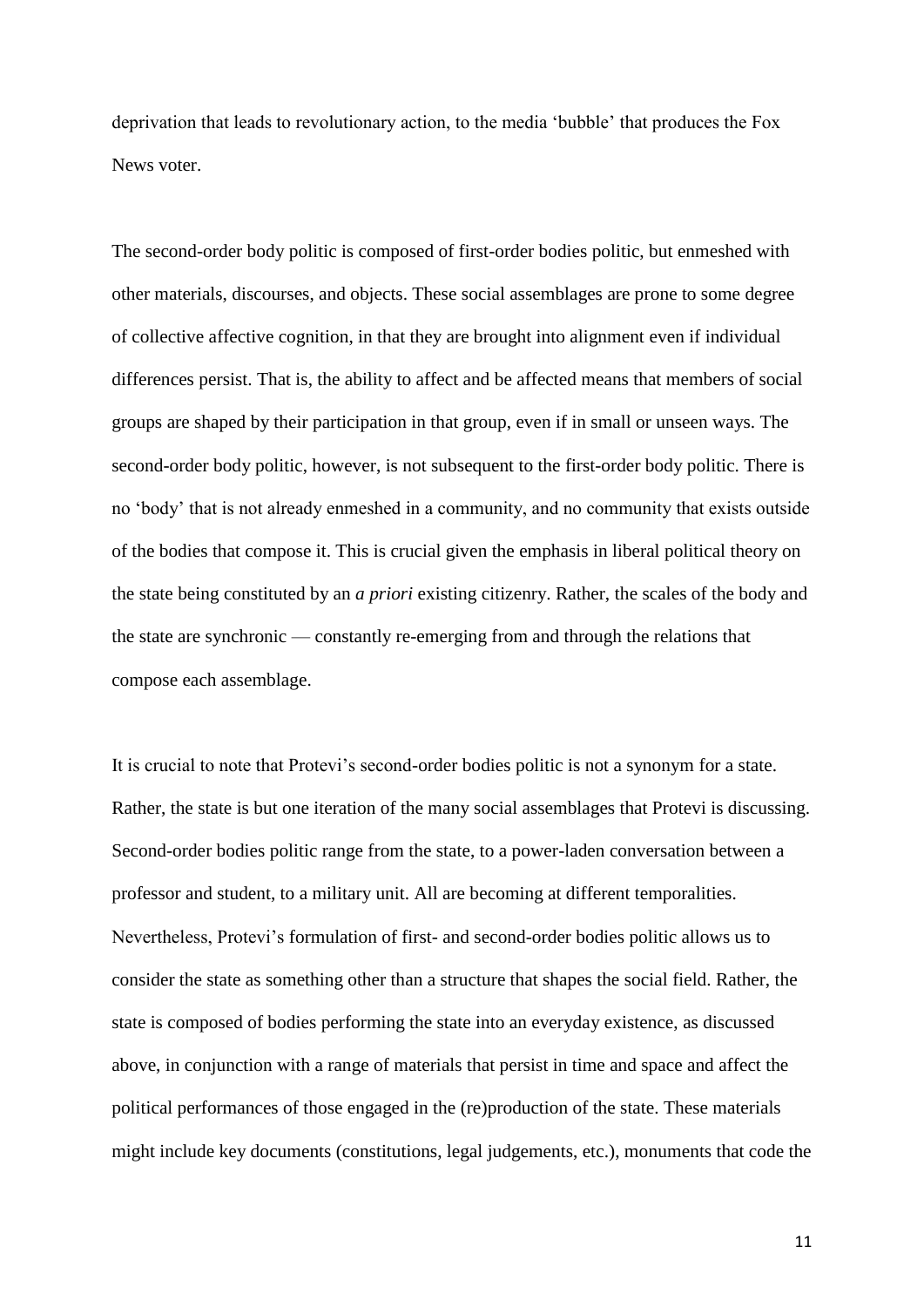nation-state in certain ways, and of course the flows of political-economy (which are also linked to the flows of tax revenue), to say nothing of the more everyday dimensions of the state (such as Painter's Crown-certified pint glasses).

The re-working of state theory to think through assemblage is helpful because it holds onto the gains of the humanities-inflected approaches described earlier while also applying their insights to the objects and materials that compose the state and allow it to persist in time. For instance, we can see how the state/non-state divide doesn't just apply to polities like Finland and Gibraltar, but also to the objects and materials of the state. A policewoman is clearly identified as an element of the state, but when she goes home and takes off her uniform and badge and puts on casual clothes for a night out with friends, she is no longer clearly of the state. Nevertheless, when off-duty police still retain some state-ness. These processes of de- and re-territorialisation are occurring all the time. The state is here seen to be a set of bodily performances, objects, and materials that are brought into and out of the state assemblage, with effects on the agency of the state apparatus.

#### **x.4. Topologies within and among states**

But what happens if we apply the ideas of assemblage theory not just to the state, but to interstate relations? Indeed, diplomacy is a natural field of politics to re-map using assemblages. Traditionally, diplomacy has been thought of as a field focused on relations, materialised in both embassies and the bodies of ambassadors. Clearly this speaks to the relational aspects of assemblage. However, this move allows us to rethink the diplomatic system as a kind of body politic itself. Instead of thinking of the agency of the state as emergent from all its constituent parts, this formulation asks us to imagine a collective agency that is 'above' the state, but not represented or embodied in a single sovereign figure. This is an uncomfortable view for many who are attached to the idea of an anthropocentric agency; however once non-human agency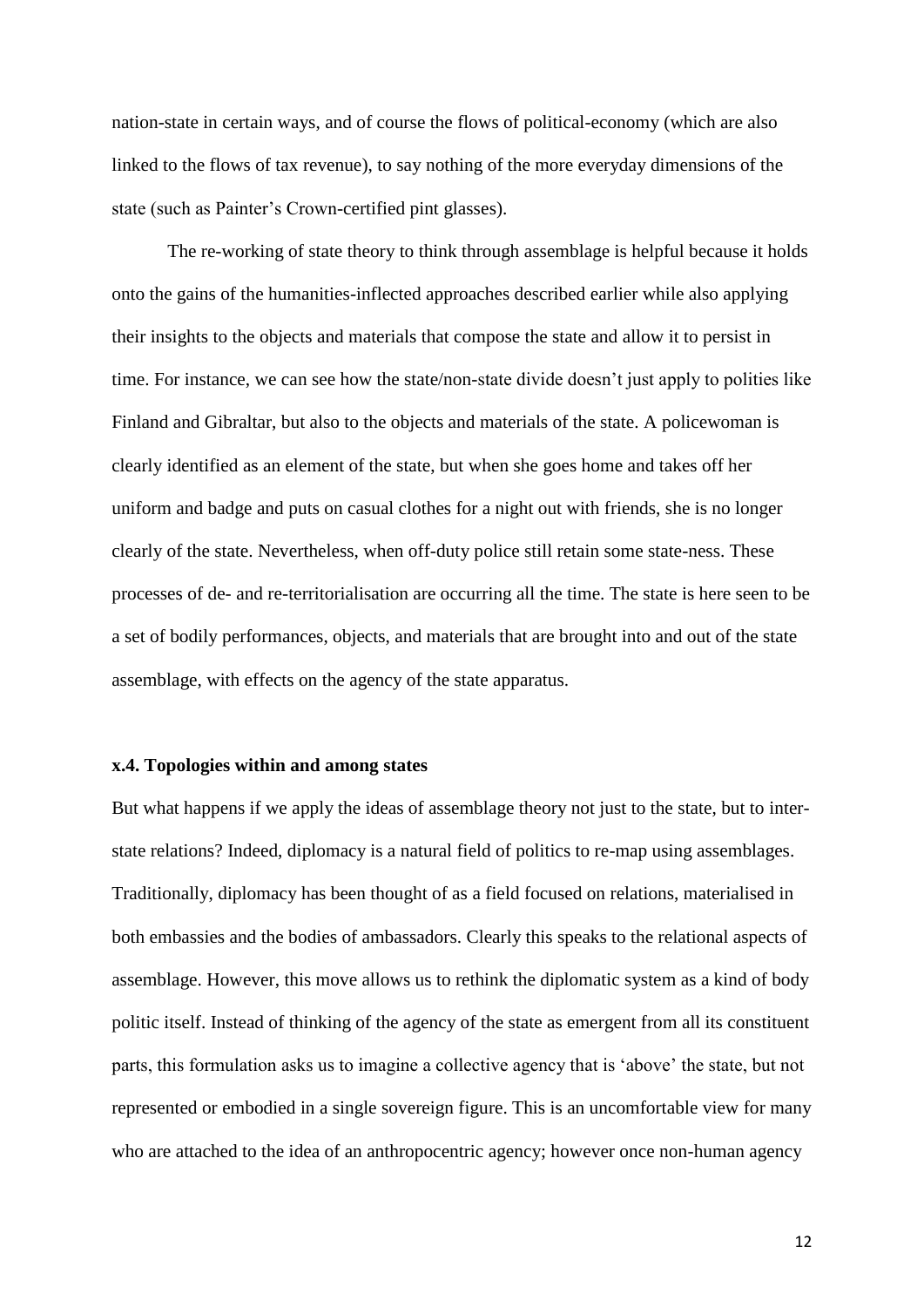is allowed for, it becomes clear that the diplomatic system itself channels forces that work through and on the various state apparatuses that compose it.

There is empirical justification for this in the diplomatic studies literature; for instance Christian Wieland (2012) has argued that for some political actors, serving as an ambassador made them more loyal to their sovereign. Being posted to a foreign capital made them acutely aware of their own subjectivity and made them loyal servants. Similarly, Noe Cornago (2013) argues that early ambassadors did not have a singular loyalty; rather while overseas they were often representing their locality and their religion as well. They were, to put it in terms of assemblage, key nodes through which distinct assemblages became linked, allowing affects to circulate. This changed over time of course as the state colonised the realm of the political, closing down the multiplicitous politics of the early Modern period with something more regimented. This role of the ambassador as a 'key node' in the diplomatic assemblage remains to this day. Certainly today's diplomats are more associated with a single state than they used to be in the times that Cornago describes. Still, however, it is understood that the best diplomats are not necessarily those who adhere too closely to the instructions of their masters, but are instead those who occupy a space in-between their government and their interlocutors, working on both in order to 'seal the deal'. It is partly for this reason that ministries of foreign affairs, and especially overseas diplomats, are seen as suspect by other parts of the government (and often also by the general citizenry). The reason that ambassadors are sent overseas is so that they can tap into flows of information and affect to guide their home government. However, to be able to affect is also to be able to be affected. Therefore, an ambassador of influence is also likely to be influenced. For this reason it is traditional to rotate diplomats from one post to another every three years or so, in hopes of disrupting the affective influence of the foreign court on the diplomat's subjectivity.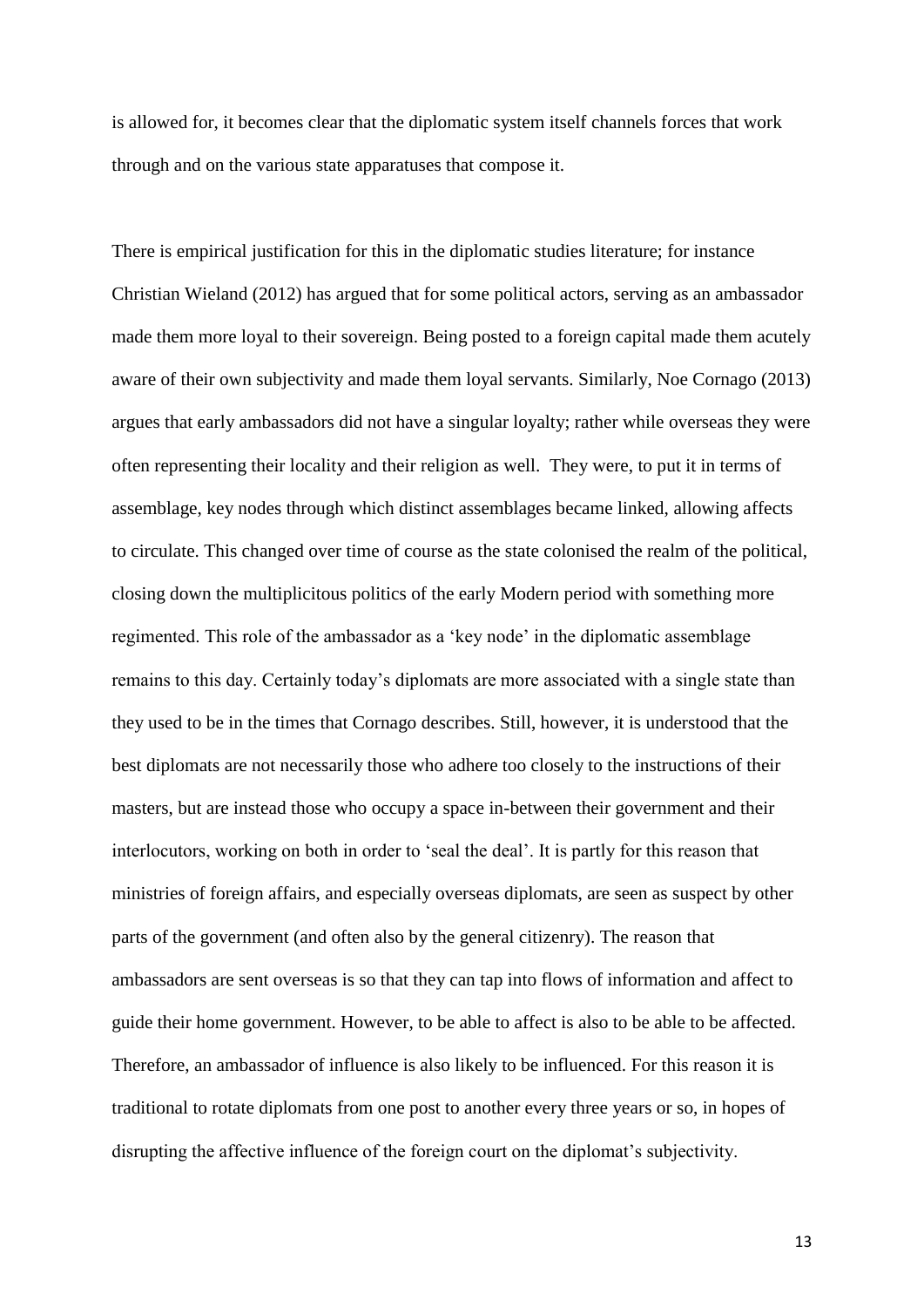The Treaties of Westphalia are frequently described as a key event in the statist closure of politics. Stuart Elden (2007) sees the extended period of the treaties' negotiation as a moment in which the state and the diplomatic system are seen to be becoming together to form a 'diplomatico-military dispositif':

War is intended to be used judiciously, with a clear sense of why it is being fought, and used strategically to reinforce the balance of power. Diplomacy is to become an instrument or tool, with the negotiations in Westphalia as a model, with a congress of all states involved, and with a system of permanent ambassadors. Europe is seen as a juridical-political entity in itself, with a system of diplomatic and political security; but this is underpinned by a third instrument, each state having a permanent military apparatus of professional soldiers with an infrastructure of fortresses and transport, and sustained tactical reflection.

This summary of events traces effectively the synchronic emergence of the state and the diplomatic system, with both built on the back of the same assemblage. The idealised institutions of the newly formulated states (the diplomats, and the military) must be made interoperable with one another so as to regulate the passions and metabolisms of Europe.

The Elden quote above highlights for us the role of the non-human in the production of the diplomatico-military dispositif. Indeed, the discussion just prior of ambassadors as key nodes could be accused of the anthropocentrism that assemblage theory allows us to disrupt. The body politic of the diplomatic system has many key nodes, some of which are not human at all, but which serve as points of connection between the various state apparatuses (or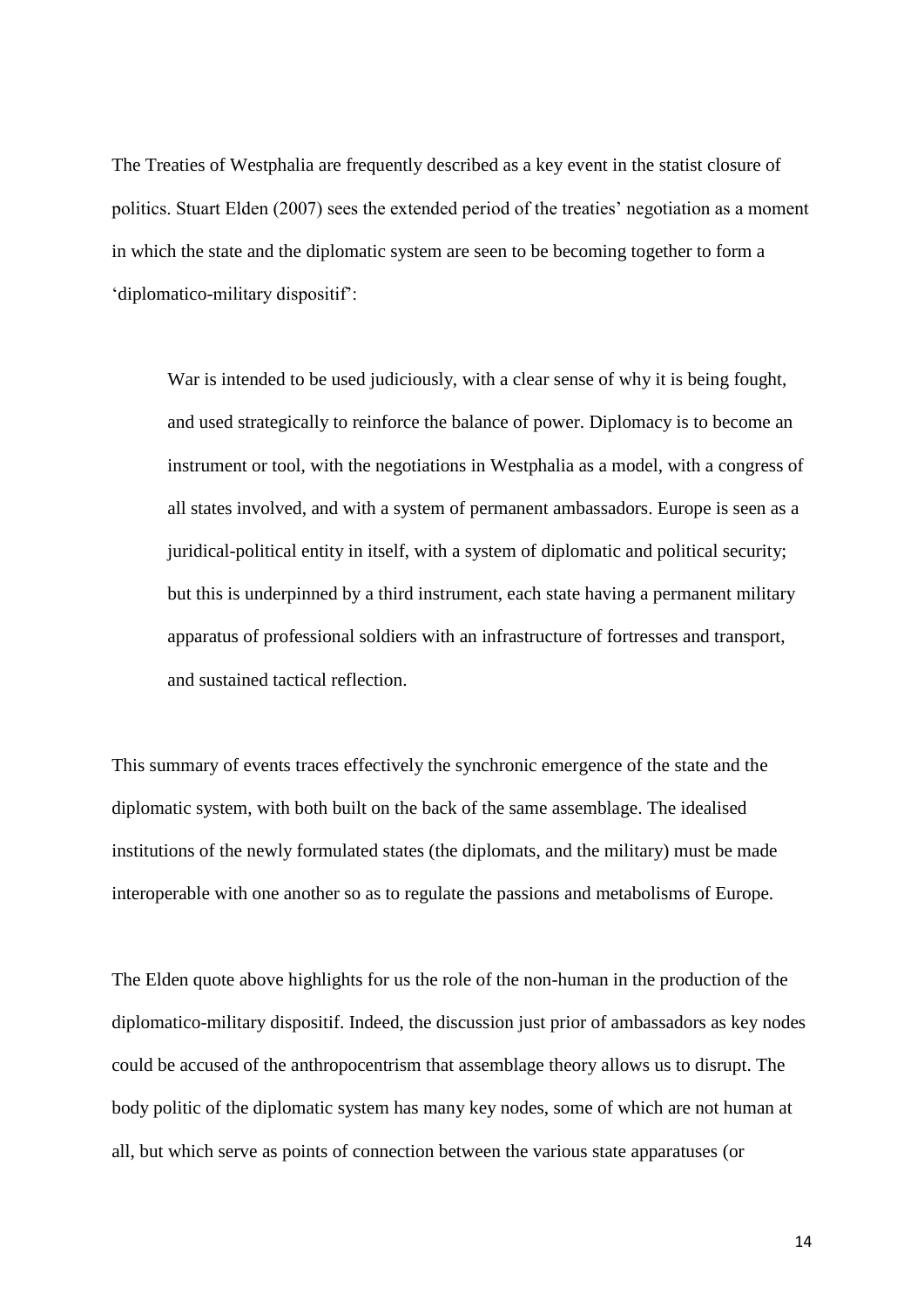bureaucratic assemblages) aimed at governance of 'the foreign'. While these connections may seem mundane and unimportant in comparison to the glamour of a diplomatic dinner party, they create real, material, flows of affect that co-produce the collective political subjectivities of the states that 'own' them. These might include data flows, or the exchange of attaches in government bureaucracies, or the circulation of goods across borders. These materials are of course always already just 'things', but they also serve as subtle influences on collective world views. Because they are objects of governance that range from all pillars of society, they are governed by other apparatuses beyond the ministry of foreign affairs, including ministries of agriculture, environment, defence, and so on. Under assemblage, diplomacy is both a fundamental way of thinking about the international and also no longer the preserve of the Diplomats.

The expansion of the governmental points of connection that link together the apparatuses of the state have focused attention on the technical practices that underpin this governmentality (Barry 2001). Processes of harmonisation across national borders have been unfolding for centuries. A salient example is the development of diplomatic protocol, which serves as the standard script of performance by diplomats. It was codified in 1815 at the Congress of Vienna, which sought to create a permanent infrastructure with which to head off a return to the conflicts of the Napoleonic era. By establishing the norms with which diplomats greet each other and demonstrate their recognition of one another, everyone was able to set their expectations around a set of standard procedures. This drained the possibility of aristocratic honour being offended and sparking more warfare.

However, this protocol is but one form of harmonisation that an assemblage approach to the state must consider. Other forms of procedural, embodied protocol include the development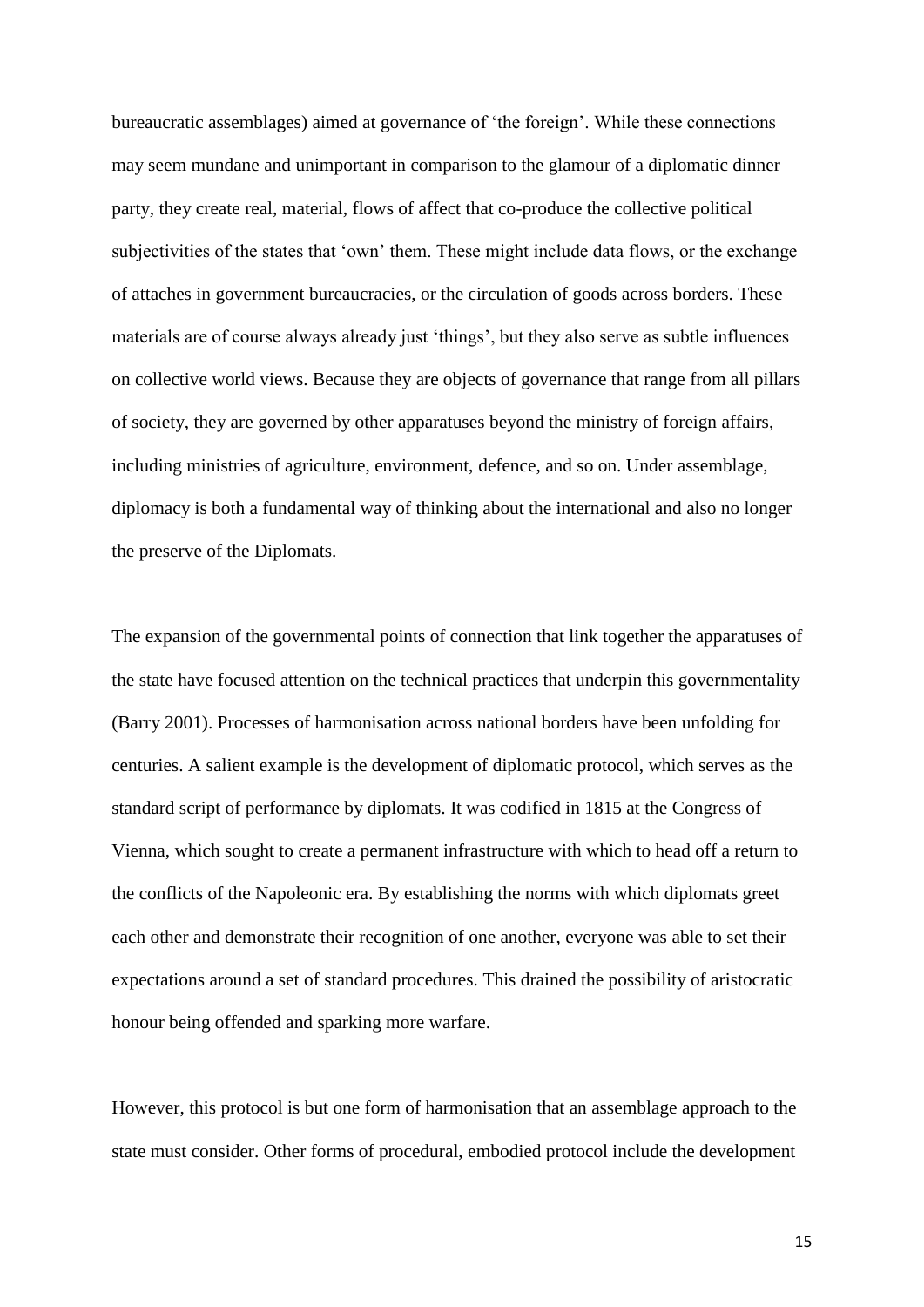of English as the *lingua franca* of most post-war international institutions, or the procedures used in extradition. More unusually, we might turn to the material, design-oriented protocols, such as computer networking protocols, document formatting, and so on. I have elsewhere written about these various protocols, and the ways in which they link together elements of a transnational state (Dittmer 2015, 2016, 2017). One such example is the standardisation of signals intelligence in the UKUSA alliance from World War 2 to the present. This entailed the harmonisation of terminology, classification systems, and signals intelligence bureaucracies. For instance, after the war the United States pulled together its fragmented signals intelligence apparatus (distributed across the State Department, the Army, and the Navy), compiling its capacities into the new National Security Agency so that their structure could mirror the UK's GCHQ. Australia, New Zealand, and Canada all had to develop counter-intelligence capabilities that mirrored those of the U.S. and UK in order to fully participate in the flows of signals intelligence that the UKUSA alliance was designed to circulate. In terms of technical standardisation, the US and the UK during the war had adopted identical encryption/decryption machinery so that they could communicate with each other. The flows of signals intelligence – and their associated flows of bodies (seconded from one country to another, or staff attending meetings) and objects (equipment, etc.) – are conduits for the subject-making powers of affect that offer the potential for re-working political cognition and the re-shaping of the broader structures of the state.

To summarise these last two sections, it is clear that an assemblage approach to the state entails a range of distinct shifts to our perspectives on the state. First, it enables us to think about the agency of materials, both in the production of state effects and state affects. These materials are crucial both to the ability of states to enact their agency, either domestically or internationally, and therefore it also requires us to think more carefully about the technical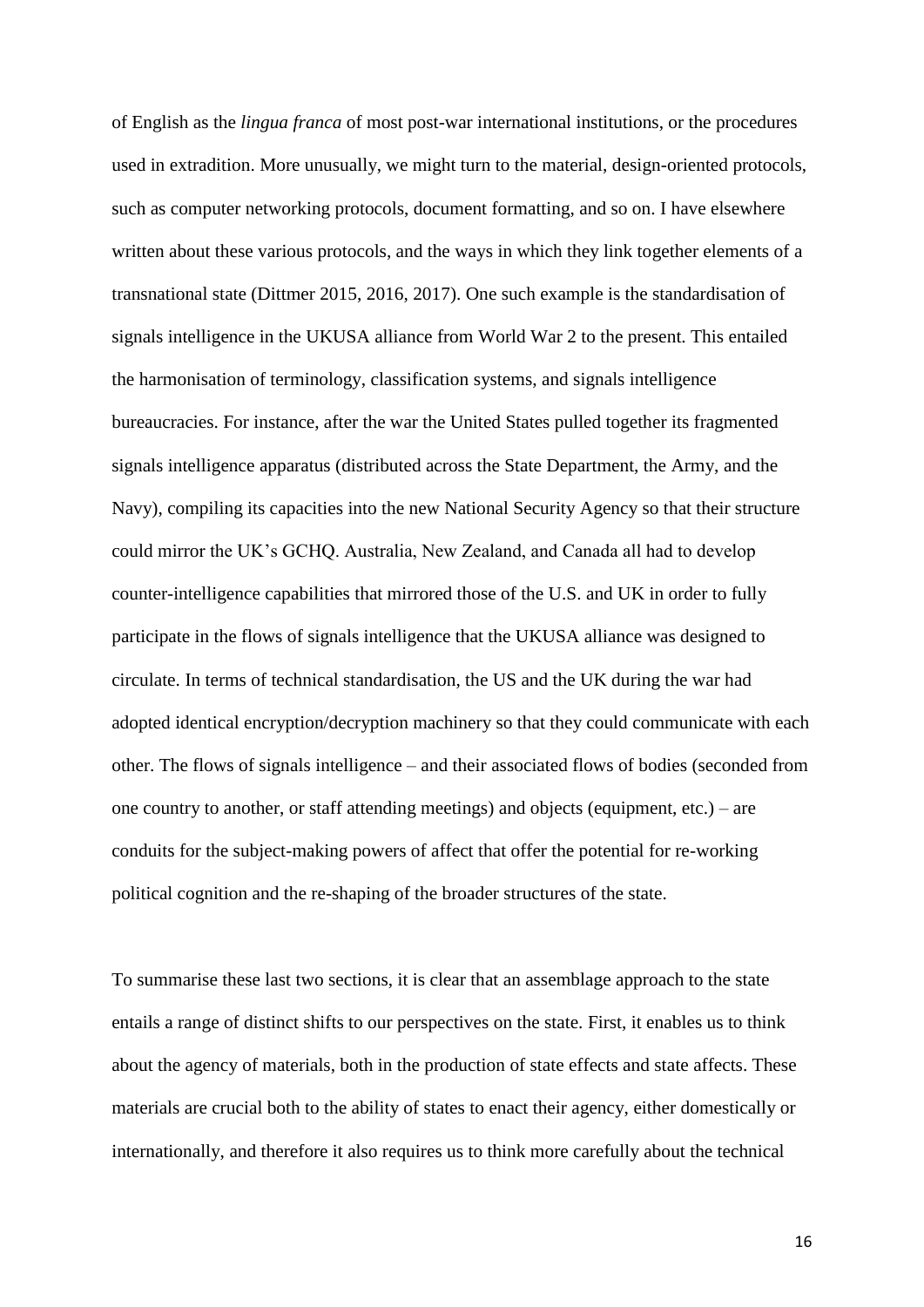fields through which materials are produced and set in relation to one another. Second, it also enables us to de-centre individual states in our understanding of states, instead seeing them as a set of apparatuses always already in relation to one another, acting on and through one another in ways that require empirical investigation.

## **x.5. Future research**

Thinking the state through the concept of assemblage has, as I have just specified, implications for how we think about studying the state (or states). Research that adopts this perspective must adapt itself to some of these implications. First, future research should think transversally, focusing not on specific assemblages. Research on the state is, understandably, traditionally focused on a single state. What the assemblage approach offers is the opportunity to look at specific *relations* within and between states: points of connection, the milieu of meeting spaces, technical systems through which the state is composed or through which the diplomatic system coheres. How do civil servants communicate or work, either with each other or with their counterparts in other countries? How do changes in these practices or systems lead to evolutionary transitions within the state or the international system? Going further, assemblage offers transversal purchase on the state (or states) and the capitalist assemblages that constitute the economic side of political economy. Indeed, thinking the state through capitalism (or capitalism through the state) is a fruitful way to think about the mangling together of politics and economics and its implications for each half of that dyad (Pickering 1995). A challenge to thinking through assemblage is, however, that it becomes difficult to know where to make the cut and limit the scope of your inquiry. If every assemblage is 'open' and connected to other open systems, the chain of analysis can spin out endlessly. These are the kinds of questions with which scholars must engage as we further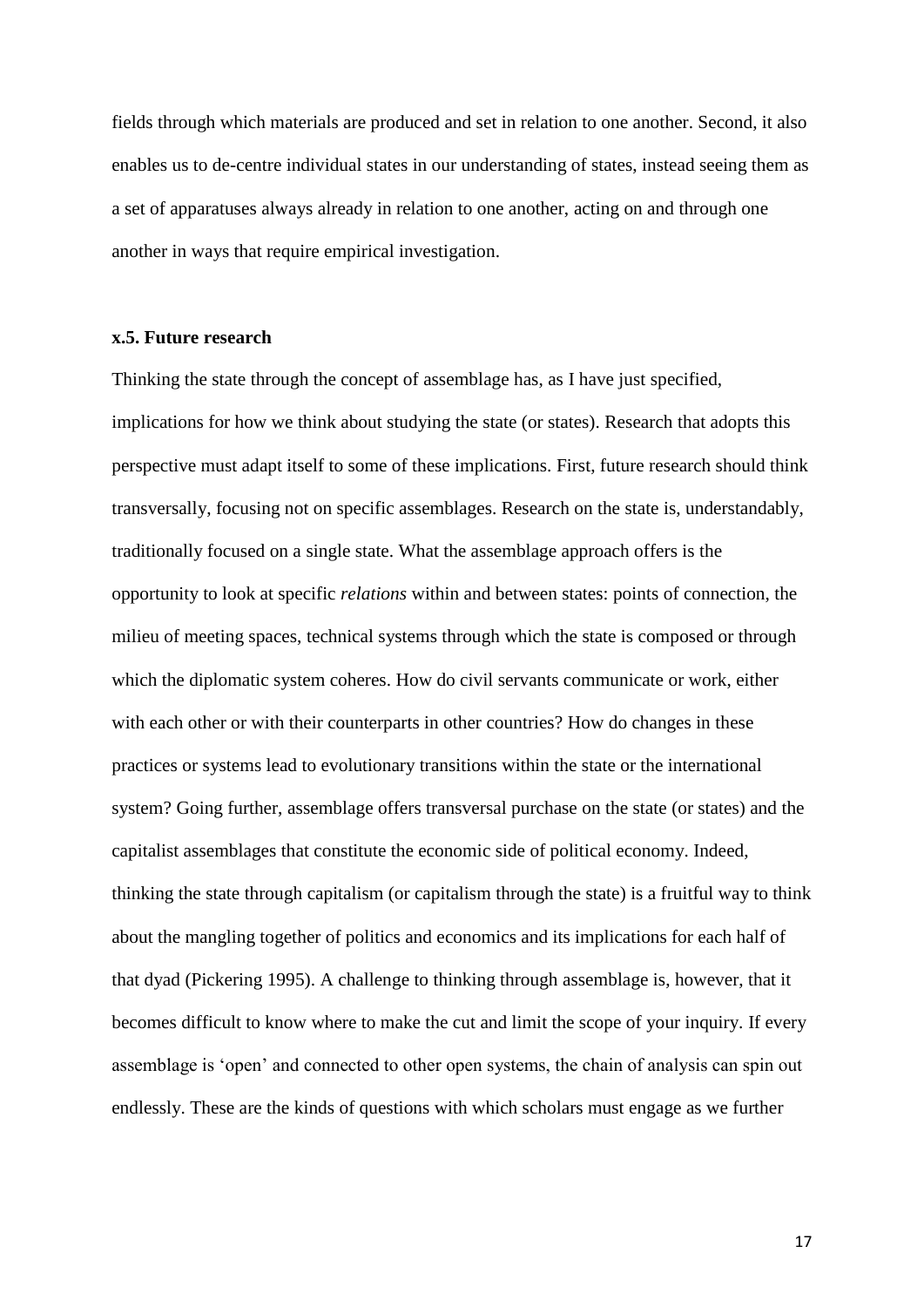develop our understanding. Assemblage offers the opportunity to re-think the state, and the relations that compose it and through which our social world is composed.

Second, the flat ontology of assemblage directs our attention to the bottom-up processes that inspire change over time periods that are perhaps out-of-sync with our usual sense of the temporalities of politics. Scholars are much more comfortable – and methodologically deft at – paying attention to the sayings and doings of heads of state and heads of government (and their various ministers and other elites). Assemblage approaches to the state tend to prioritise the everyday state and its practices. While of course state elites are themselves parts of the everyday state, and they wield tremendous influence, they are not the only source of agency. To understand this non-human agency, it is crucial to use methods that speak to different temporalities. For the *longue durée*, it is useful to engage in archival research that enables practices and events to be brought into dialogue despite them happening far apart in time in space. At the other end of the spectrum, ethnographic and other methods that consider the microgeographies of everyday life are helpful in understanding the agency of lower-level bureaucrats. At either end of the temporal and spatial spectrum, assemblage thinking challenges us to trace the emergence of agencies that are subtle and largely affecting anthropocentric politics via inhuman registers. Scholars must learn new sensitivities to these registers if they are to unleash a politics of assemblage that might remedy the politics of grievance that underpin both the populist uprising of recent years and the *longue durée* of the Anthropocene.

# **x.6. Bibliography**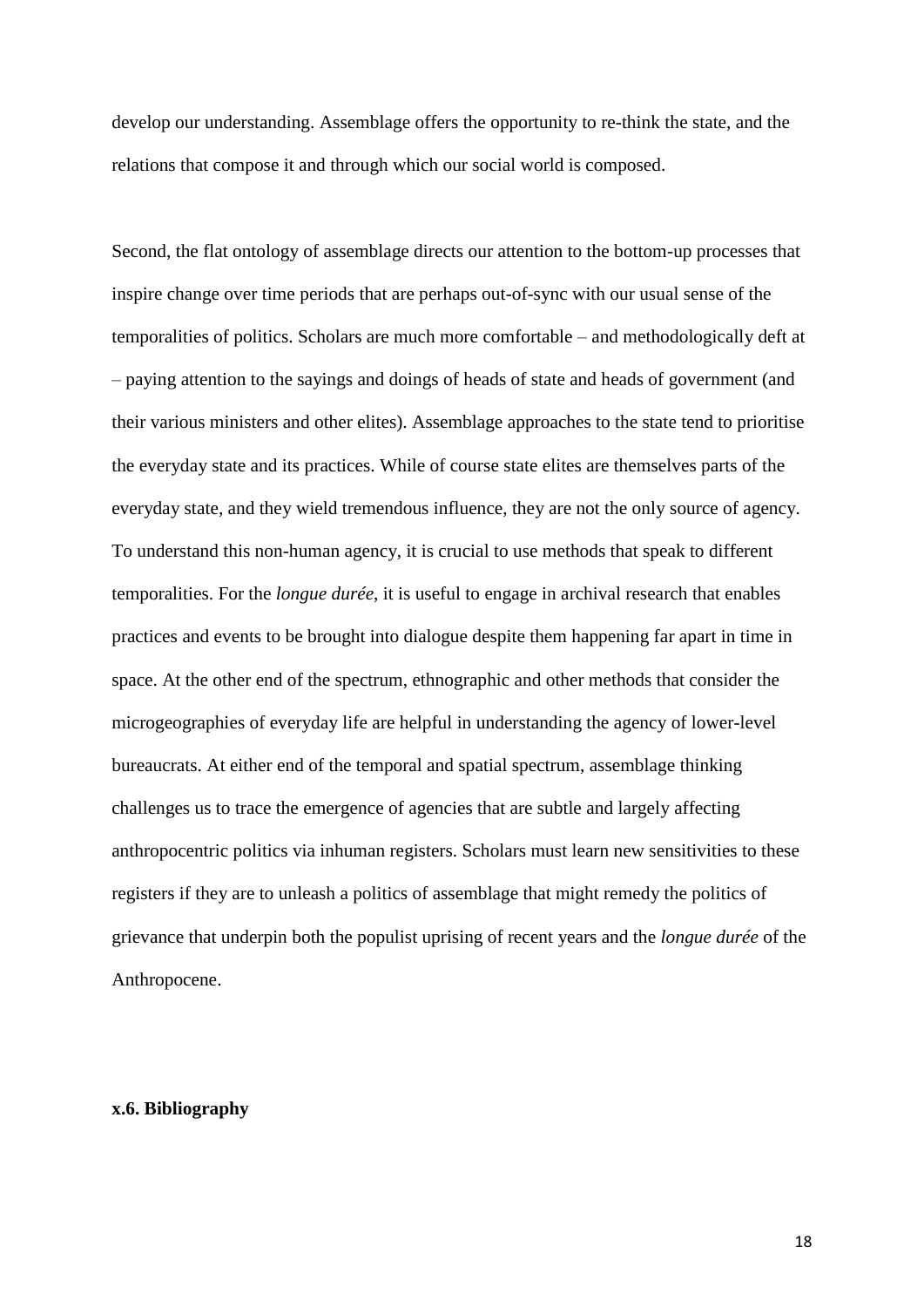Abrams, P. (1988), 'Notes on the Difficulty of Studying the State,' *Journal of Historical Sociology* **1** (1), 58-89.

Adler-Nissen, R. (2012), *Bourdieu in International Relations*, London: Routledge.

- Bachmann, V. and Moisio, S. (Early online), 'Towards a constructive critical geopolitics Inspirations from the Frankfurt School of critical theory,' *Environment and Planning C: Politics and Space*.
- Barry, A. (2001), *Political Machines: Governing a technological society*, London: Athlone Press.
- Berry, B. (1969), 'Book review: *International Regions and the International System: A Study in Political Ecology* by Bruce M. Russett' *Geographical Review* **59** (3), 450-451.
- Bourdieu, P. (1977), *Outline of a Theory of Practice*, Cambridge: Cambridge University Press.
- Bourdieu, P. (1999), *The Logic of Practice*, Cambridge: Polity Press.
- Brickell, K. (2012), 'Geopolitics of Home', *Geography Compass* **6** (10), 575-588.
- Cornago, N. (2013), *Plural diplomacies: Normative predicaments and functional imperatives*, Leiden: Martinus Nijhoff.
- DeLanda, M. (2006), '*A New Philosophy of Society: Assemblage Theory and Social Complexity*, London: Continuum.
- Derrida, J. (1981), *Positions*, Chicago: University of Chicago Press.
- Dittmer, J. (2015), 'Everyday Diplomacy: UKUSA intelligence cooperation and geopolitical assemblages,' *Annals of the American Association of Geographers* **105** (3), 604- 619.
- Dittmer, J. (2016), 'Towards a More-than-Human Diplomacy: Assembling the British Foreign Office, 1839-1874,' *The Hague Journal of Diplomacy* **11** (1), 1871-1901.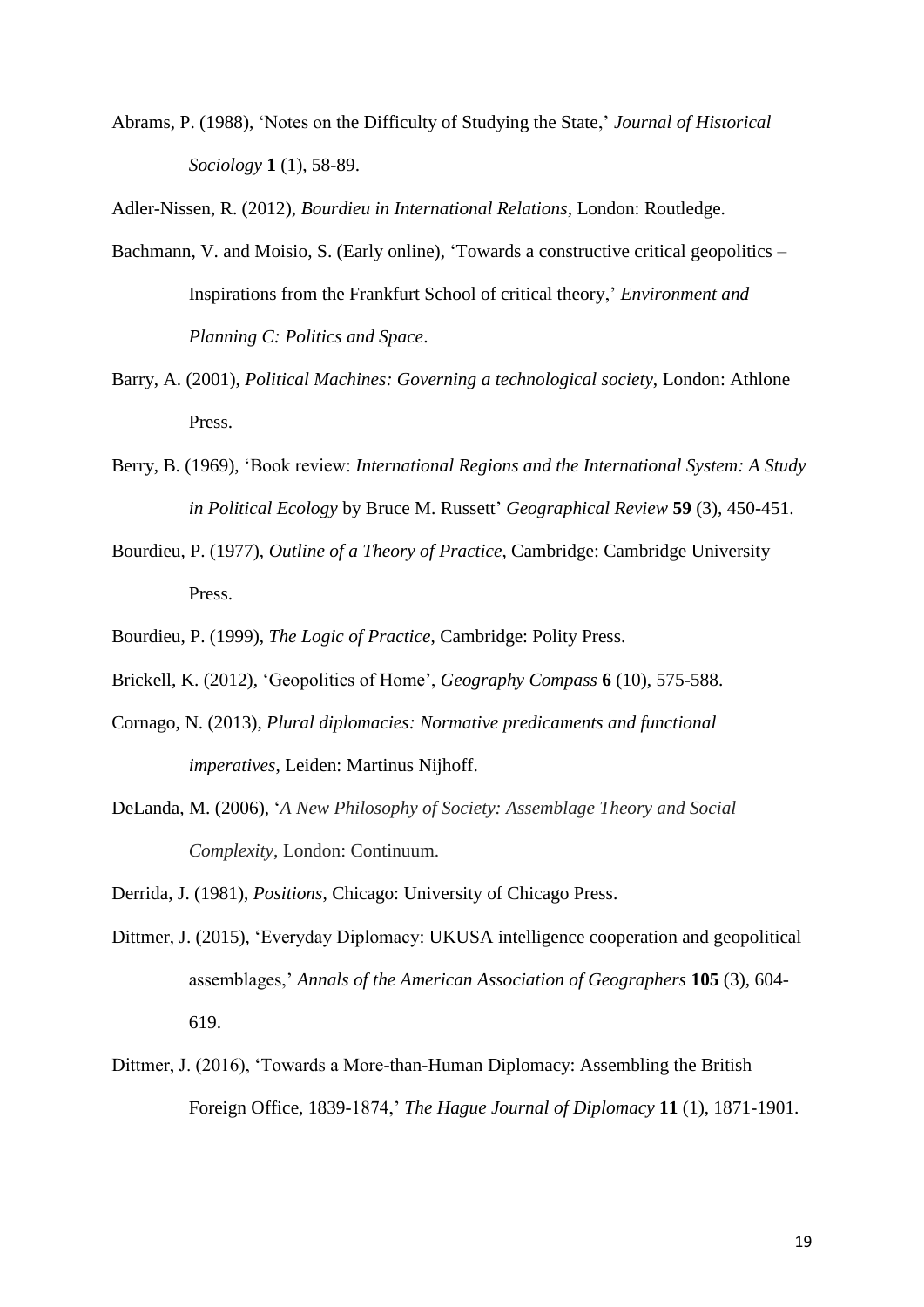- Dittmer, J. (2017), *Diplomatic Material: Affect, assemblage, and foreign policy*, Durham: Duke University Press.
- Dowler, L. and Sharp, J. (2001), 'A Feminist Geopolitics?' *Space and Polity* **5** (3), 165-176.
- Foucault, M. (1970), *The Order of Things: An archaeology of the human sciences*, New York: Vintage.
- Jeffrey, A. (2012), *The Improvised State: Sovereignty, performance and agency in Dayton Bosnia*, Chichester: Wiley-Blackwell.
- Kuus, M. (2014), *Geopolitics and Expertise: Knowledge and authority in European diplomacy*, Chichester: Wiley-Blackwell.
- McConnell, F., T. Moreau, and J. Dittmer (2012), 'Mimicking State Diplomacy: The legitimising strategies of unofficial diplomacies,' *Geoforum* **43** (2), 804-814.
- Müller, M. (2015), 'Assemblages and Actor-Networks: Rethinking socio-material power, politics, and space,' *Geography Compass* **9** (1), 27-41.
- Neumann, I. (2002), 'Returning Practice to the Linguistic Turn: The case of diplomacy,' *Millennium* **31** (3), 627-651.
- Ó Tuathail, G. (1996) *Critical Geopolitics: the writing of global space*, Minneapolis: University of Minnesota Press.
- Pain, R. (2009), 'Globalised Fear? Towards an emotional geopolitics,' *Progress in Human Geography* **33** (4), 466-486.

Painter, J. (2006), 'Prosaic Geographies of Stateness,' *Political Geography* **25** (7), 752-774.

- Pickering, C. (1995), *The Mangle of Practice: Time, agency and science*, Chicago: University of Chicago Press.
- Poulliot, V. (2008), 'The Logic of Practicality: A theory of practice of security communities,' *International Organisation* **62** (2), 257-288.